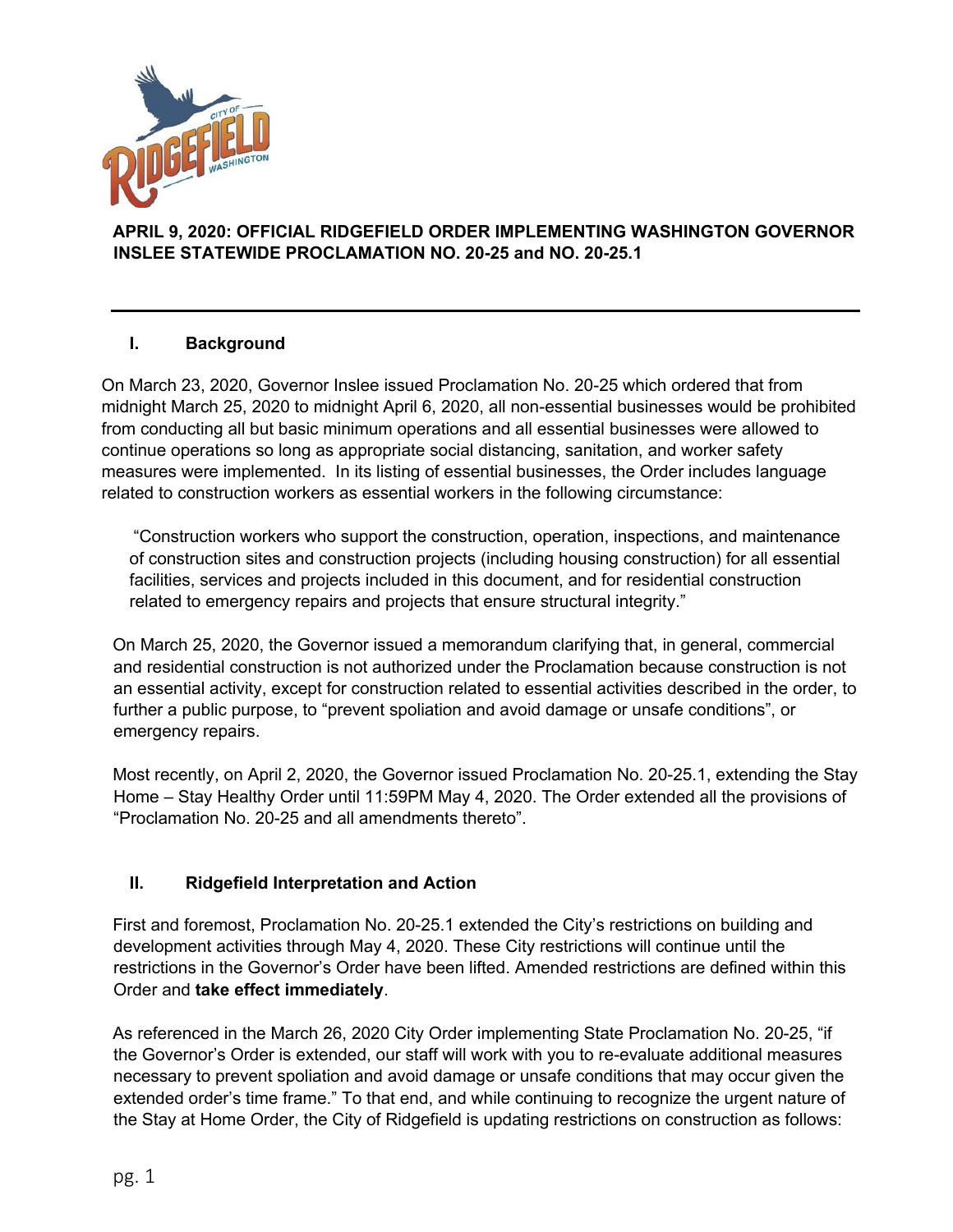- 1) For *single-family and multi-family residential development and building projects*, all work including sites, permit submittals/drop-offs/pickups, and inspections MUST STOP, EXCEPT work which qualifies under section 2 of this Order or work necessary to prevent spoliation and avoid damage of partially erected structures. For the purposes of this Order:
	- a. "Partially erected structures" are defined as those where post and beam has already been installed. Call in for associated post and beam and underfloor plumbing inspections if those have not already occurred.
	- b. "To prevent spoliation and avoid damage" is limited to:
		- i. Framing;
		- ii. Windows;
		- iii. House wrap;
		- iv. Temporary construction doors;
		- v. Roofing (including shingles);
		- vi. Plumbing necessary to extend vents through roofing so roofers can flash the vent pipes;
		- vii. Siding; and
		- viii. Securing garage entries with plywood sheeting.
	- c. NO additional work is authorized beyond the list above.
	- d. All authorized work must be completed in a timely fashion in order to fulfill the word and intent of the Governor's Stay at Home Order.
	- e. It is the responsibility of the builder to secure the site against theft while working within the requirements and restrictions of this Order.
	- f. ALL BUILDERS ARE REQUIRED to provide Ridgefield Building Official John Wilson a list of addresses of homes being worked on under the terms of this Order, including the allowed work to be completed for each home, and expedited timelines for when the work will be completed.
	- g. All work which is not specifically authorized within this Order **SHALL STOP IMMEDIATELY** until the Governor's Stay At Home Order – Proclamation 20-25.1 – is lifted**.**
- 2) **For single-family residential building projects that are BOTH PRE-SOLD AND PARTIALLY ERECTED STRUCTURES**, site work, permit submittals/drop-offs/pickups, and inspections **MAY** continue **ONLY IF ALL OF THE FOLLOWING CONDITIONS ARE MET BEFORE WORK PROCEEDS**:
	- a. Only those homes which are certified by the Ridgefield Building Official as "partially erected structures" as of April 3, 2020, as defined in section 1(a) of this Order, are eligible for work under this section of the Order.
	- b. A Purchase and Sale Agreement must be provided to the Ridgefield Building Official and City Manager showing that the subject home was pre-sold prior to March 26, 2020.
	- c. Evidence must be provided to the Ridgefield Building Official and City Manager proving that at least one of the named purchasers is "an essential employee performing work for an essential business as identified in the "Essential Critical Infrastructure Workers" list (WA Resolution 20-25 section 1(b))." Evidence may include a letter from named purchaser's employer, customers, or other method sufficient for City to confirm purchaser meets the Governor's requirements above.
	- d. The City retains the right to evaluate the evidence submitted and determine whether a home satisfies the provisions of this section of the City's Order. No work covered under this section of the Order shall commence until written approval is sent by the City Manager to applicable builder.
	- e. Authorized work on residences which are covered under this section must establish and implement social distancing and sanitation measures established by the United States Department of Labor's Guidance on Preparing Workplaces for COVID-19 at https://www.osha.gov/Publications/OSHA3990.pdf and the Washington State Department of Health Workplace and Employer Resources & Recommendations at https://www.doh.wa.gov/Coronavirus/workplace.